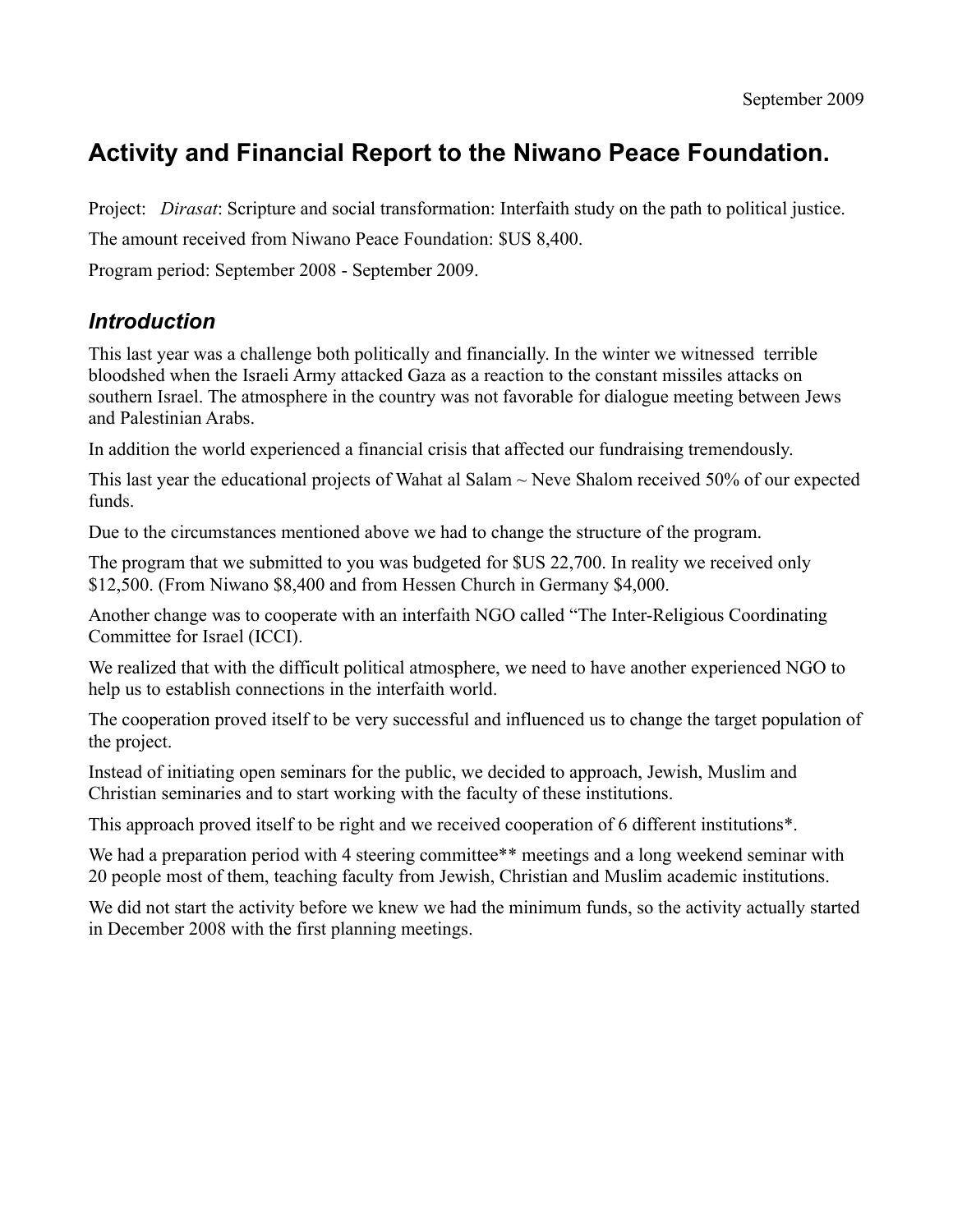### **\* The institutions**

- 1. The [Hebrew Union College](http://huc.edu/) : Jewish (reform stream) academic institute of religion in Jerusalem;
- 2. [Beit Morasha](http://www.bmj.org.il/english/Default.aspx) : Jewish (orthodox) academic religious institution in Jerusalem;
- 3. The [Schechter Rabbinical Seminary](http://www.schechter.edu/Page.aspx?ID=993608081) : Jewish (Conservative stream) academic religious institution- Jerusalem;
- 4. [Bethlehem Bible College](http://www.bethlehembiblecollege.edu/) Bethlehem : Christian academic religious institution in Palestinian Authority;
- 5. The [Latin Patriarchate Seminary](http://www.latinseminary.org/index_en.html) : in Beit Jalla, in Palestinian Authority;
- 6. [Al-Qasemi Academic College of Education](http://www.qsm.ac.il/PR/) : Muslim academic religious institution in Baqa al-Gharbiya, Northern Israel.

## **\*\* Steering committee members:**

The steering committee comprises the staff of The Spiritual Center of NSWAS , two staff of ICCI and representatives of the academic religious institutions that are taking part in the program. Its role is to plan all stages of the program, recruit participants, and determine content.

- 1. Ms. Dorit Shippin NSWAS;
- 2. Mr. Abdessalam Najjar NSWAS;
- 3. Rabi Dr. Ron Kronish ICCI;
- 4. Mr. Ophir Yarden ICCI;
- 5. Rabbi Prof. Yehodaya Amir Hebrew Union College;
- 6. Father Dr. Jamal Khader Latin Patriarchate Seminary of Beit Jalla;
- 7. Dr. Ahmad Ghabin Al-Qasemi College;
- 8. Dr. Hanan Abu-Moch responsible for Islamic Studies in Al-Qasami College;
- 9. Dr. Salim Munair Bethlehem Bible College.

### **Schedule of activities**

| December 08 - January 09 | Planning with ICCI staff                                                            |  |
|--------------------------|-------------------------------------------------------------------------------------|--|
| January - March          | Enrolling the 6 religious academic institutions (separate meeting with<br>each one) |  |
| March                    | Creating a steering committee                                                       |  |
| March - May              | 4 meetings of the steering committee                                                |  |
| June                     | 2.5 days seminar                                                                    |  |
| June - September         | Conclusion and planning for 2009-10 program                                         |  |